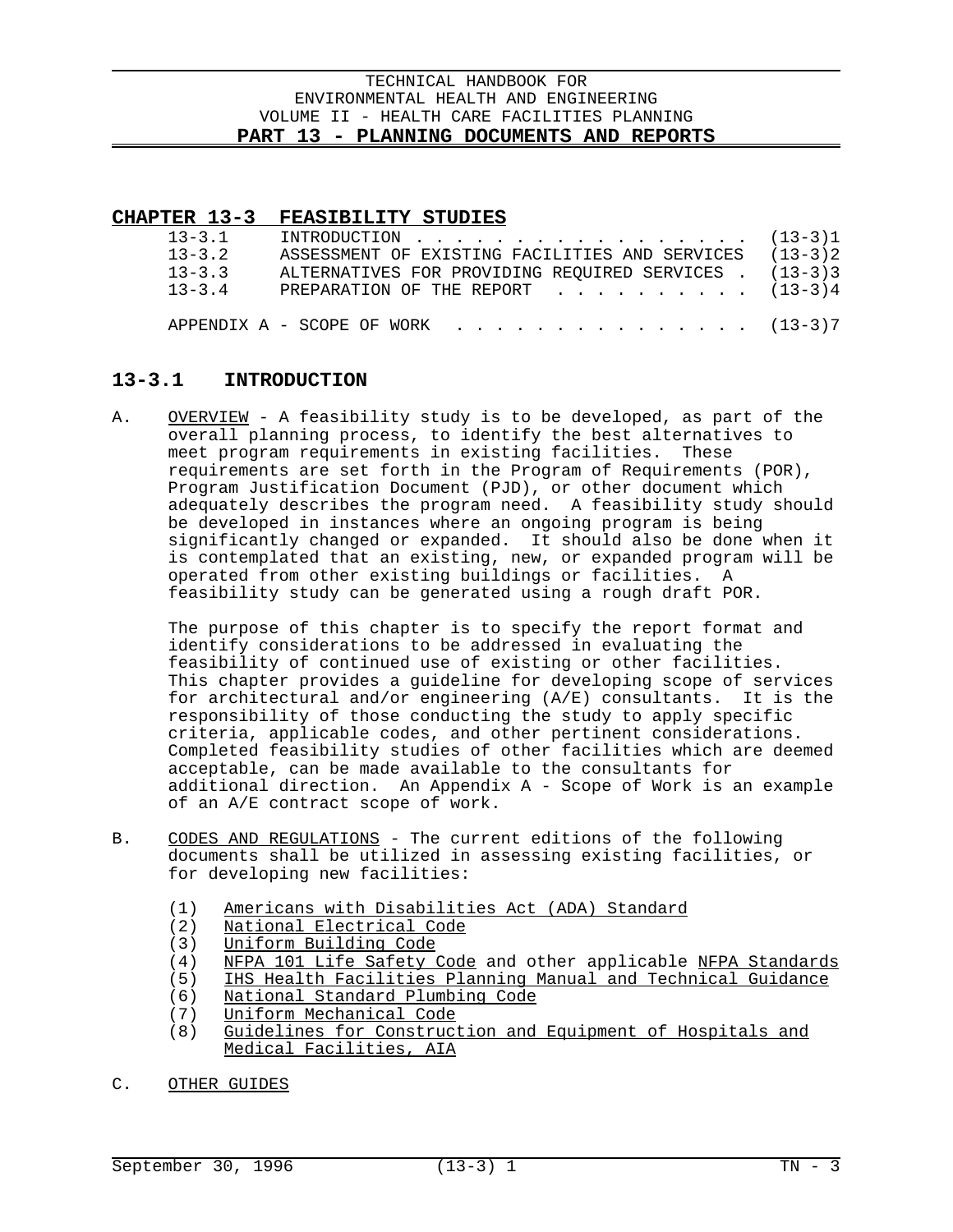IHS Technical Handbook for the Environmental Health and Engineering, Volume II, Part 13, Chapter 13-4, "Site Selection Report."

# **13-3.2 ASSESSMENT OF EXISTING FACILITIES AND SERVICES**

INTRODUCTION - The organization requesting a feasibility study shall provide a statement of program requirements which delineates the type, range, and number of services to be provided, including space requirements and any other special needs or considerations. If possible, the desired design or service life for the facility shall be indicated.

The study shall contain information and assessment of the existing structures or buildings, sites, utilities, access, support services, historical significance, and other relevant factors. The following areas should be specifically addressed for each of the above:

- A. Existing facilities: Descriptive information, including building footprint and orientation, floor plan, building gross area, current space utilization, and the availability of updated and accurate "as-built" drawings shall be summarized. The facilities shall be evaluated for structural integrity, adequacy of the electrical and mechanical systems, architectural considerations, and compliance with applicable codes and regulations consistent with the proposed usage. If there are space limitations or inadequacies noted in the existing building, alternatives for expansion should be identified for consideration.
- B. Site evaluation: Descriptive information shall be provided to include the following: area and site maps; land status; site characteristics such as terrain, soil type, vegetation, drainage, and flood hazard; site utilities (water, sewer, electrical, communications, fuel, etc.); and traffic circulation, parking and site access. Each of these elements shall be evaluated for adequacy in meeting the requirements of the proposed use. The scope of work of any recommended improvement(s) to the site, with preliminary cost estimate(s), shall be provided. Reference  $I$ HS Technical Handbook for Environmental Health and Engineering, "Site Selection Report."
- C. Availability of utilities and access to site: Descriptive information on all utilities serving or available to the site and access roads shall be provided. The adequacy and reliability of the existing utilities, and site accessibility, shall be evaluated in context of the proposed facility usage. If existing utilities or access require upgrading or expansion, the scope(s) of work and preliminary cost estimate(s) associated with the required improvements shall be identified.
- D. Availability of support services: Descriptive information on the availability of fire protection, law enforcement, housing, schools, shopping, transportation, alternate and standby power, and other services which are necessary for the operation of the proposed facility or program shall be provided. The adequacy of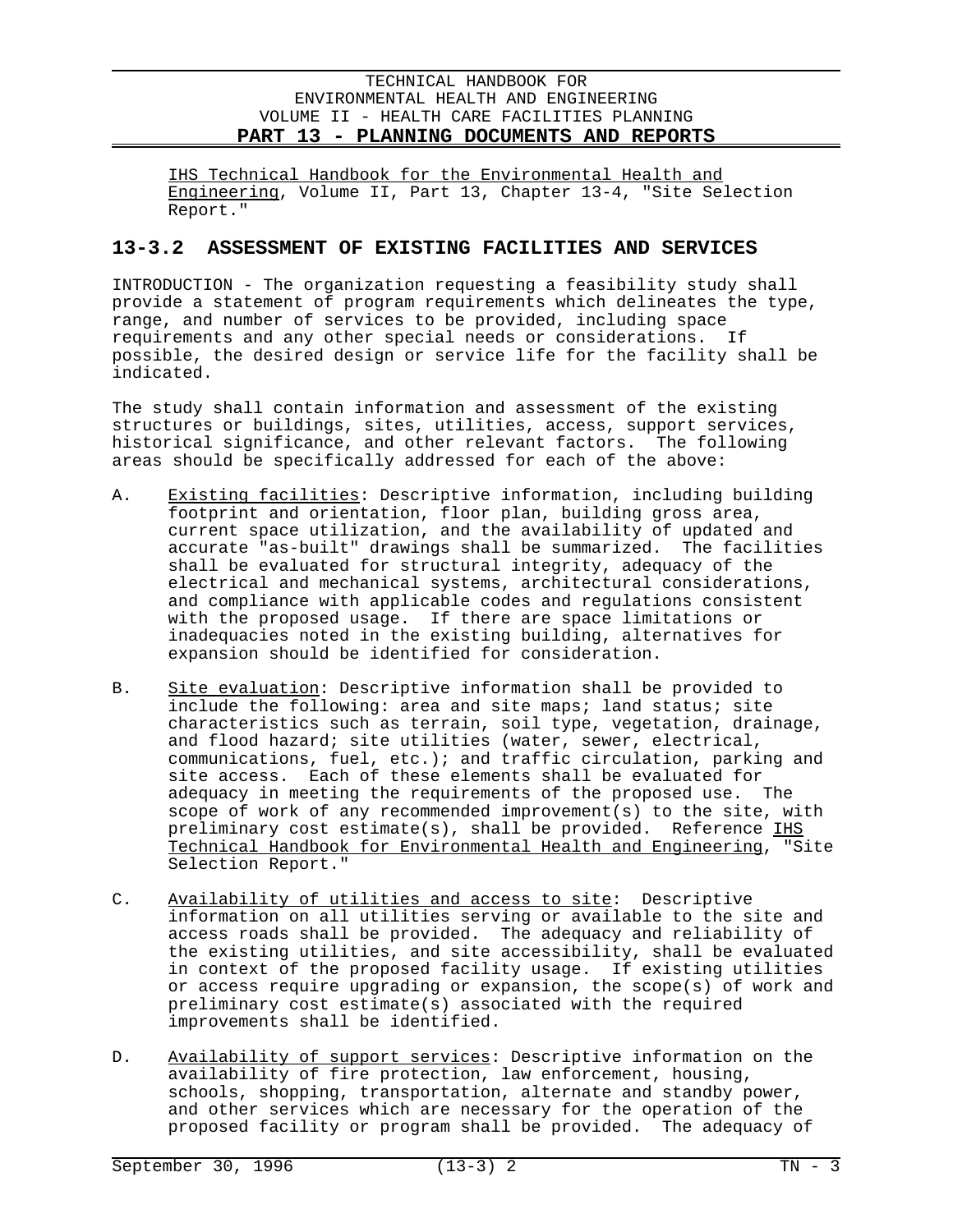the essential support services shall be evaluated relative to the proposed program requirements.

E. Disposal of Existing Facility: If the existing facility cannot accommodate the planned programs, specific recommendations shall be made on effective use of the existing facility, such as converting it to a nursing home, apartments, or offices; disposing of the property; demolition; etc.

# **13-3.3 ALTERNATIVES FOR PROVIDING REQUIRED SERVICES**

- A. EVALUATION OF ALTERNATIVES If possible, at least three alternative approaches to implement Program of Requirements (POR) in the existing facility shall be developed in the report. These may include innovative reconfiguration of the existing space, renovation, or expansion of the facility. Each alternative shall consider the cost impact of phased construction and disruption of services. Proposed space utilization plans or layouts, and sufficiently detailed, comparative, budget cost estimates for each of the proposed alternatives, shall be presented. The cost estimates shall also be compared with a cost estimate for new construction to serve the POR. It is preferred that the IHS Budget Cost Estimating System be used. However, if a different cost estimating system is used, it shall be noted and described. Total gross floor areas of the existing facilities shall be compared with the total gross square areas in the POR. Facilities or spaces considered for renovation should meet the program needs of the proposed facility. The cost of the renovated or adapted space shall not exceed that of the authorized program.
- B. PREFERRED ALTERNATIVE The cost-effective alternative, including life cycle cost, shall be identified. The advantages and disadvantages of all alternatives considered in determining the preferred alternative shall be discussed. In some cases, the preferred alternative may be new construction.

# **13-3.4 PREPARATION OF THE REPORT**

- A. ORGANIZATION OF STUDY The study shall state the organizational component for whom it is being conducted, and shall cite relevant authorizations for conducting the work. The study shall provide an executive summary outlining recommendations, issues and evaluations, and methods utilized. This study shall be followed by excerpts from the Program of Requirements document which establishes the basis for the study, a narrative description of the existing facilities or property, and in-depth discussion of the alternatives considered. An appendix should include relevant calculations, observations, data, photographs, and other supporting material developed or utilized in the study. In most instances, six copies of the study shall be provided to the requesting agency.
- B. EXHIBITS The report shall contain photographs and/or drawings, floor plans of existing buildings and other key structures on the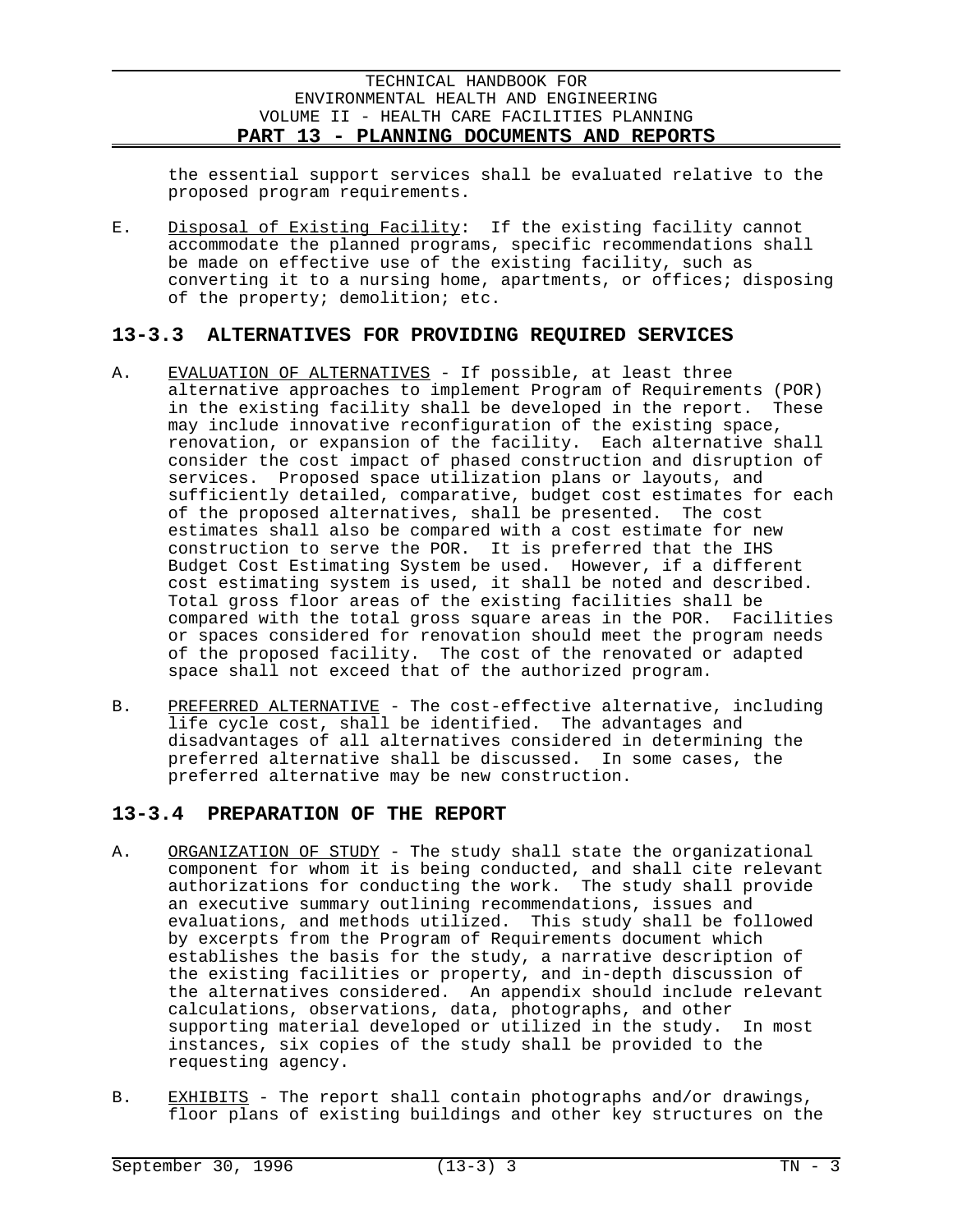site, site maps, and area or vicinity maps. Also include drawings of the developed alternatives for the site and facility, tables of gross floor areas compared with gross floor areas in the Program of Requirements, and a budget cost estimate for each alternative. If there are significantly different annual operating costs among the alternatives, a discussion of operation and maintenance costs shall also be added.

A "Logic/Factors Comparison" matrix for the various alternatives may be included as an exhibit. The matrix will facilitate comparing the factors, both subjective and objective, to determine the preferred alternative. The results shall be presented in the report. **Table A** illustrates how the matrix is used. Care must be exercised in selecting the factors for each specific project, to ensure their applicability.

Additional subjective factors related to constructibility and to long-term, natural, built, socioeconomic, and environmental impacts should be addressed, as appropriate. These factors will be assigned a weighted numeric evaluation as follows:

- $(1)$  Each factor will be assigned a weight factor  $(W)$  according to its relative importance. A range of 0 to 10 is suggested, with 10 being the most important.
- (2) The relative degree of environmental impact, functionality, constructibility, etc. is assigned for each alternative, and a numeric degree value (V) is assigned to each factor for that alternative. A range of values from -10 to +10 is suggested. Negative values are for negative impact, and positive values are for positive impact.
- (3) The weighted numeric evaluation score (WNES) is the product of the weight times the value.
- (4) The sum of weighted numeric evaluation scores for each factor provides a total score for each alternative.
- C. SAMPLE REPORT Past feasibility studies will be available from the Engineering Services.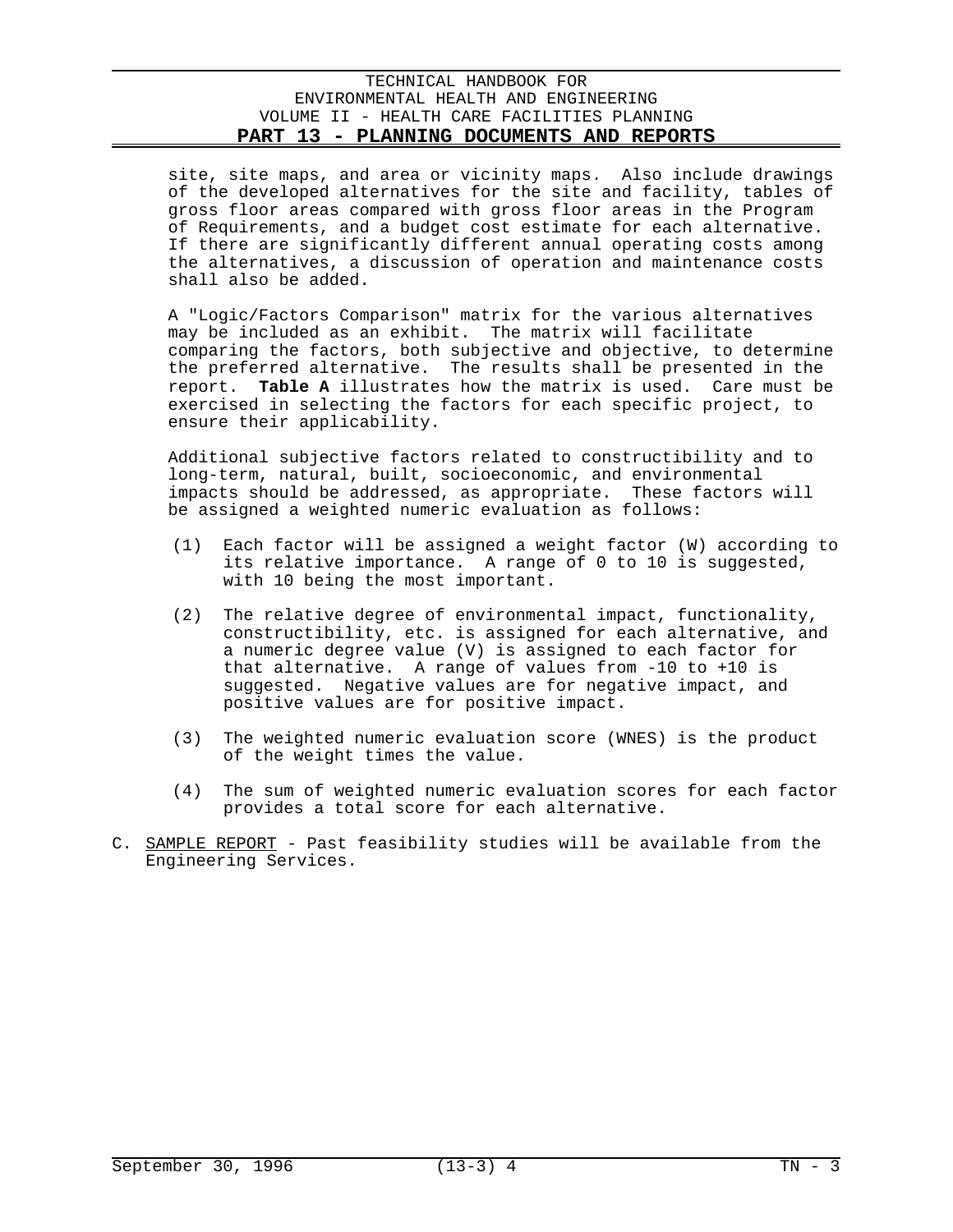# **TABLE A**

| SAMPLE LOGIC/FACTOR COMPARISON MATRIX |                |                |          |          |         |          |           |  |  |  |
|---------------------------------------|----------------|----------------|----------|----------|---------|----------|-----------|--|--|--|
| <b>FACTORS</b>                        |                |                | ALT. 1   |          | ALT. 2  |          | ALT. 3    |  |  |  |
| OBJECTIVE FACTORS:                    |                |                |          |          |         |          |           |  |  |  |
| Gross square meters $(m2)$            |                |                | 3500     |          | 3400    |          | 2800      |  |  |  |
| Fire rating                           |                |                | Marginal |          | Average |          | Excellent |  |  |  |
| Cost estimate (\$000)                 |                | 1,378          |          | 1,284    |         | 1,123    |           |  |  |  |
| SUBJECTIVE FACTORS:                   | W              | $\overline{V}$ | WNES     | V        | WNES    | V        | WNES      |  |  |  |
| Adequacy of $space^F$                 | 3              | $+3$           | 9.00     | $\Omega$ | 0.00    | $-1$     | 0.00      |  |  |  |
| Dept. relationships <sup>F</sup>      | 2              | $-1$           | $-2.00$  | $+1$     | 2.00    | $+3$     | 2.00      |  |  |  |
| Patient monitoring <sup>c</sup>       | 3              | $-2$           | $-6.00$  | $+3$     | 9.00    | $-1$     | 9.00      |  |  |  |
| Security <sup>c</sup>                 | $\mathfrak{D}$ | $+3$           | 6.00     | $-1$     | $-2.00$ | $\Omega$ | $-2.00$   |  |  |  |
| Ability to expand <sup>c</sup>        | 1              | $+3$           | 3.00     | $-3$     | $-3.00$ | 0        | $-3.00$   |  |  |  |
| Construction period <sup>c</sup>      | 3              | $-1$           | $-3.00$  | $+3$     | 9.00    | $-3$     | 9.00      |  |  |  |
|                                       | TOTAL          |                | 7.00     |          | 15.00   |          | 15.00     |  |  |  |

NOTES

F - Functional consideration C - Constructibility consideration

# **APPENDIX A - SCOPE OF WORK**

A. SCOPE - Provide all professional consulting services necessary to develop a feasibility study for **[name of facility, location]**.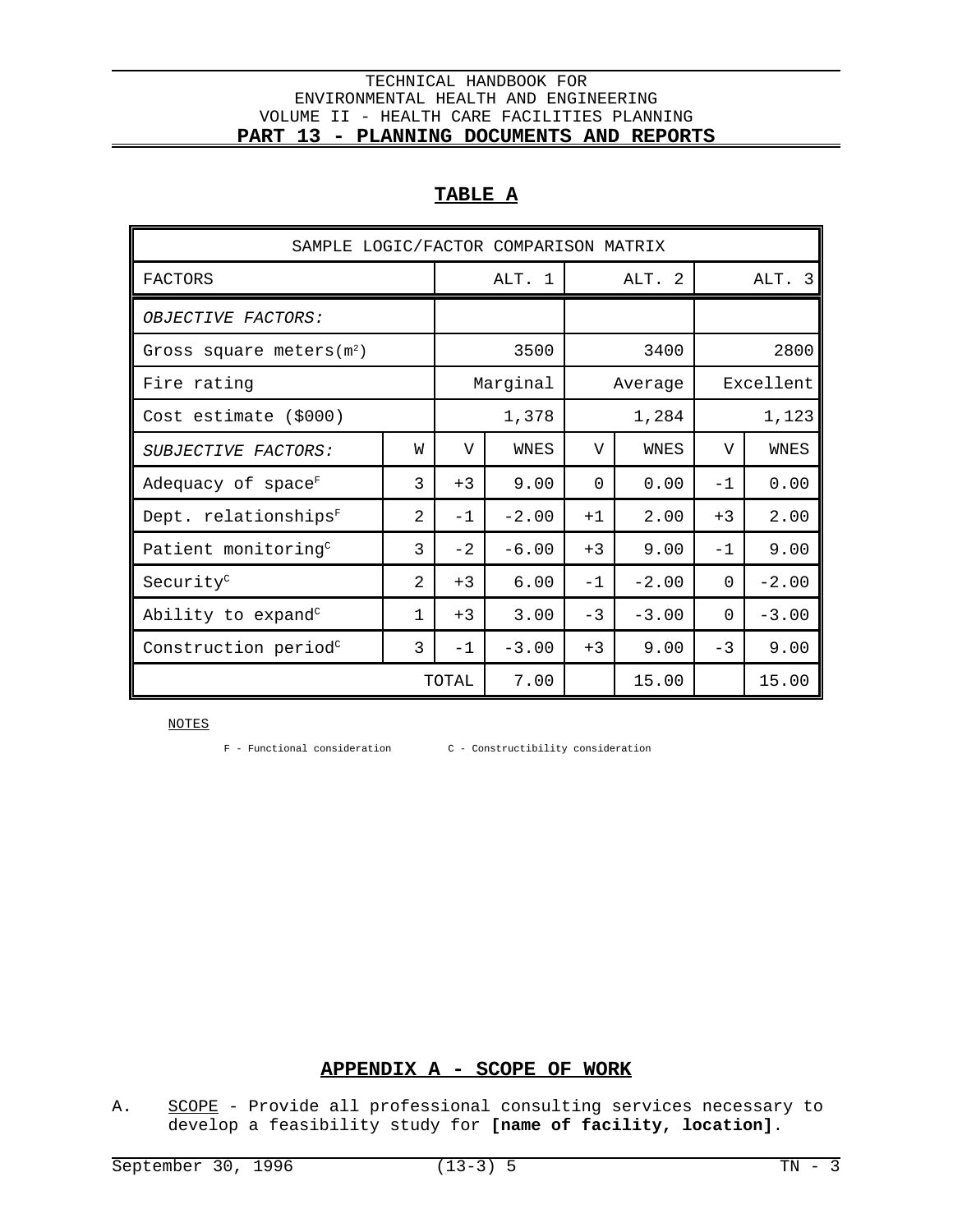The feasibility study will be based on the Program of Requirements (POR), Attachment #1, and data gathered on-site at the existing facility.

- B. INTRODUCTION The feasibility study is to be developed as part of the overall planning process for identification of the best alternative to implement program requirements within the existing facility. These requirements are set forth in the Program of Requirements (POR), Attachment #1; and Program Justification Document (PJD), Attachment #2.
- C. GENERAL The study shall identify the organization for whom the study is being conducted, and shall cite relevant authorizations for conducting the work.

### D. SERVICES

## (1) **ASSESSMENT OF EXISTING FACILITIES AND SERVICES**

The study shall include information on, and an assessment of, the existing structure or buildings, site, utilities, access, and support services. The following areas should be specifically addressed for each of the above:

a) Existing facilities - Descriptive information, including building footprint and orientation, floor plan, current space utilization, and the availability of accurate "as-built" drawings shall be summarized. The overall condition of the facilities shall be evaluated for structural integrity, adequacy of the electrical and mechanical systems, and architectural considerations in relation to applicable codes and regulations consistent with the proposed usage. If there are space limitations or inadequacies noted in the existing building, alternatives for expansion should be identified.

b) Site evaluation - Descriptive information including area and site maps; land status; site characteristics such as terrain, soil type, vegetation, drainage, and flood hazard; site utilities (water, sewer, electrical, communications, fuel, etc.); and traffic circulation and parking shall be provided, and each shall be evaluated for adequacy in meeting the requirements of the proposed use. The scope of any recommended improvements to the site, including preliminary cost estimates, shall be provided.

c) Availability of utilities and access to site - Descriptive information on all utilities (water, sewer, solid waste disposal, electrical, communications, fuel, etc.), serving, or available to, the site and access roads to the site, shall be provided. The adequacy of the existing utilities and access to the site shall be evaluated in context of the proposed facility usage. If existing utilities or access require upgrading or expansion, the scope of work and preliminary costs associated with the required improvements shall be identified.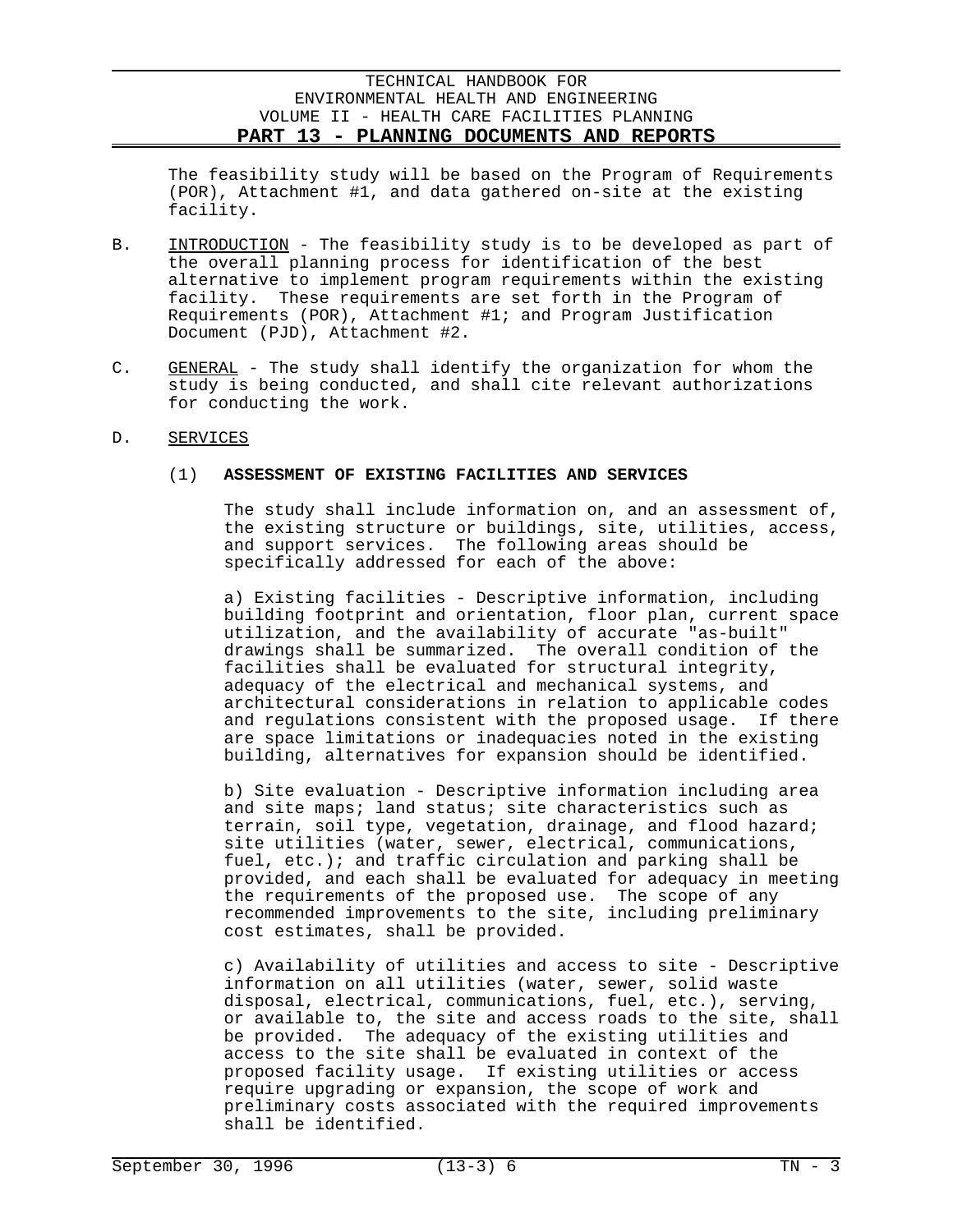d) Availability of support services - Descriptive information on the availability of fire protection, law enforcement, housing, schools, shopping, transportation, alternative and standby power, skilled workforce, and other services which are necessary for operating the proposed facility or program shall be provided. The adequacy of the essential support services shall be evaluated in context of the proposed program requirements.

## (2) **ALTERNATIVES FOR PROVIDING REQUIRED FACILITIES**

At least three alternatives for renovation or expansion of the facility to meet project requirements, as applicable, shall be developed and presented in the study. For comparison purposes, a baseline budget estimate for new construction shall also be provided. Proposed space utilization plans or layouts, including budget cost estimates (prepared in sufficient detail to allow comparison of alternatives) for each of the developed alternatives shall be presented. If there are discernable cost differences in the overall operations and maintenance or energy costs for the facility, those costs shall be presented and discussed. Provide a comparison of required square meters of each alternative, taking into consideration all special program requirements such as security, etc.

### (3) **PREFERRED ALTERNATIVE**

The cost-effective alternative, considering life cycle cost, shall be identified; and the advantages and disadvantages of all alternatives considered in arriving at the preferred alternative shall be presented. If none of the considered alternatives are deemed feasible, a separate study and justification for the provision of a new or replacement facility will be necessary, and will be done under a separate contract. If the existing facility cannot accommodate the planned programs, specific recommendations shall be made on effective use of the existing facility, such as converting it to a nursing home, apartments, or offices; disposing of the property; demolition; etc.

## (4) **EXHIBITS**

The report shall include pictures or drawings of existing buildings and other key structures on the site; pictures or maps of the site; and an area or vicinity map. Drawings of the developed alternatives for both site and facility, and a budget cost estimate for the development of each alternative, shall be included. If significantly different operating and maintenance costs are identified in the study, exhibits, and calculations, these shall also be included.